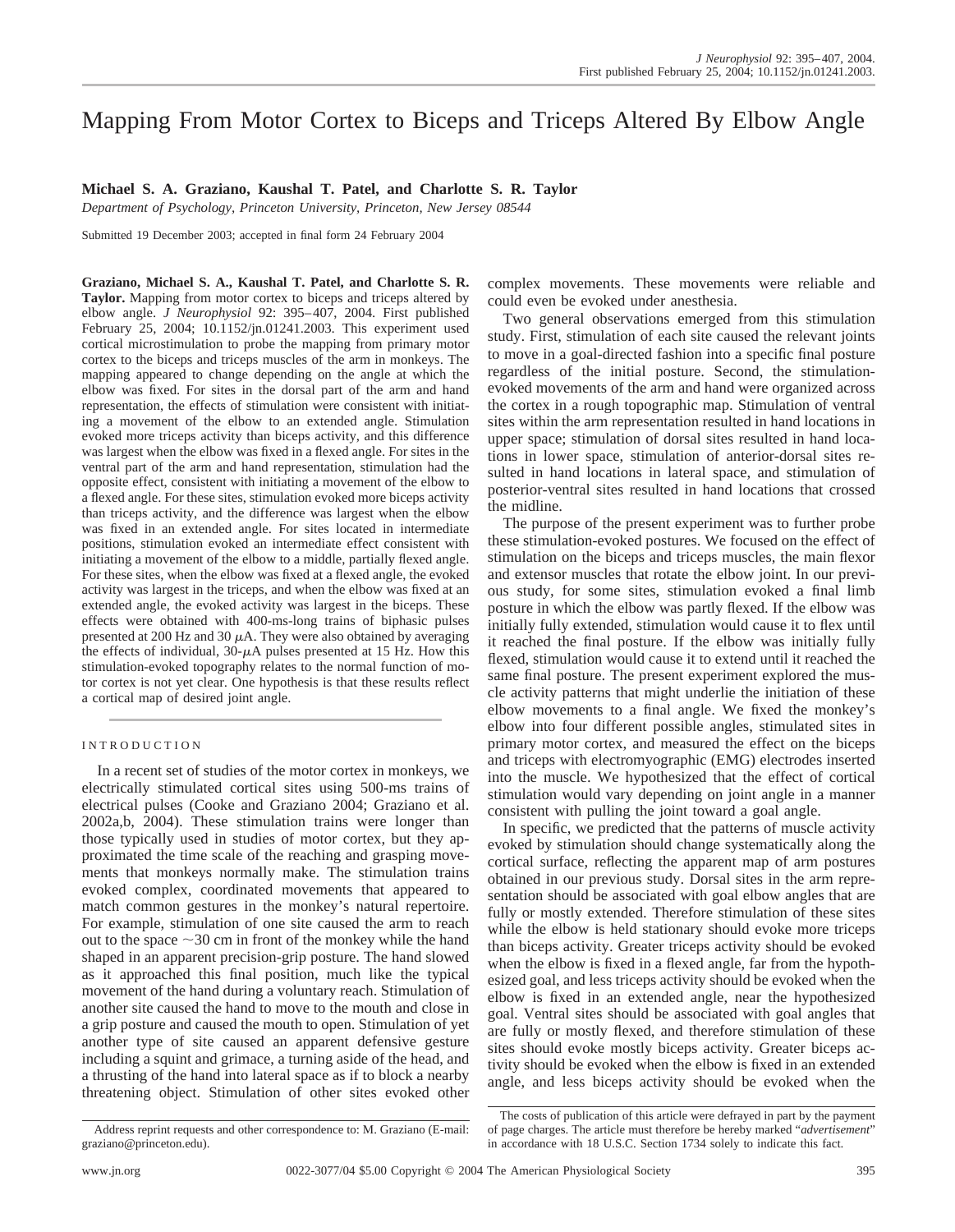elbow is fixed in a flexed angle. Sites at intermediate locations should be associated with intermediate goal angles. In this case, stimulation of the same site in cortex with the same parameters should evoke greater activity in one or another muscle depending on arm position. Greater triceps activity should be evoked when the elbow is fixed in a flexed angle, and greater biceps activity should be evoked when the elbow is fixed in an extended angle. In effect, the mapping from the studied site in cortex to the muscles should switch from the extensor to the flexor muscle depending on elbow angle.

A secondary purpose of the experiment was to investigate the effect of different kinds of electrical stimulation. In our previous study of motor cortex, we stimulated cortical sites in awake monkeys using trains of biphasic pulses at 200 Hz. The train duration ranged from 100 to 1,000 ms (typically 500 ms), and the currents ranged from 25 to 150  $\mu$ A. These parameters were adopted from the oculomotor literature where they have been used to evoke movements of the eyes and head (e.g., Bruce et al. 1985; Freedman et al. 1996; Gottlieb et al. 1993; Tehovnik and Lee 1993). Some concerns have been raised about the use of these stimulation parameters in motor cortex where experimenters traditionally use currents  $\leq 50 \mu A$  and trains -50 ms (Strick 2002). To address these concerns, in the present study we stimulated each cortical site in two ways. First, 200-Hz stimulation: each stimulation train was 400 ms long. The stimulus pulses were presented at 30  $\mu$ A. The results of 8–20 trains were averaged together to obtain the mean effect of a stimulus train on the muscle activity. Second, 15-Hz stimulation: each pulse had a current of 30  $\mu$ A. The results of 2,250–4,500 individual pulses were averaged together to measure the mean short-latency effect on the muscles of a pulse of current applied to motor cortex. This technique of 15-Hz stimulation has been used previously to probe the mapping between motor cortex and muscles (Cheney et al. 1985; Park et al. 2001).

Data were collected in awake monkeys and monkeys sedated with ketamine to allow their limbs to be easily placed in specific postures. The results were similar in both conditions. The signal-to-noise appeared to be optimal when the monkey was lightly sedated or awake but quietly resting.

# METHODS

All husbandry, surgical, and behavioral procedures were approved by the Princeton University Institutional Animal Care and Use Committee and the attendant veterinarian and were in accordance with National Institutes of Health and U.S. Department of Agriculture guidelines. We studied two adult male *Macaca fascicularis* (4.5–6.0 kg).

## *Surgery*

For each monkey, an initial surgical operation was performed under isoflorane anesthesia and strict aseptic conditions, during which an acrylic skull cap was fixed to the skull with bone screws. A steel bolt for holding the head and a 2.5-cm diameter steel chamber for neuronal recording and electrical stimulation were also imbedded in the acrylic. The recording chamber was positioned for a vertical approach to the precentral gyrus in the right hemisphere. The well was centered 20 mm anterior and 15 mm lateral to stereotaxic zero. Each animal recovered from the surgery within a week, but was given two additional weeks to allow the skull to grow tightly around the skull screws. In a subsequent procedure, also under deep anesthesia and aseptic conditions, the recording chamber was opened and a hole  $\sim$  10 mm in diameter was drilled through the layer of acrylic and the bone, exposing the dura.

## *Experimental sessions*

During the daily sessions, the monkey sat in a Lexan primate chair with the head restrained by the head bolt. A hydraulic microdrive (Narishige) was mounted to the top of the recording chamber. A steel guide cannulus (18-gauge syringe needle) was lowered through the hole in the skull and into the dura. Then the varnish-coated tungsten microelectrode (Frederick Haer, impedance  $0.5-5$  M $\Omega$ ) was advanced from the guide cannulus into the brain. Typically an electrode would begin at  $4-5$  M $\Omega$ . After repeated use on multiple penetrations, as the insulation began to wear off near the tip, the impedance would begin to drop. When we were no longer able to isolate clear single neurons on the electrode, it was discarded and a new one was used. Neuronal activity was monitored on an oscilloscope and over a loud speaker. Once the electrode was in cortex, as indicated by the presence of neuronal activity, we tested somatosensory responsiveness with light touch and rotation of joints. We then electrically stimulated the cortical site. When the testing at a site was complete, we lowered the electrode 0.5 mm to a new site and tested again. On most electrode penetrations, three depths were tested.

During the experimental session, the monkey was given an injection of ketamine (10 mg/kg im). Within 10 min of injection the animal was fully sedated, that is, no longer emitting spontaneous behavior and no longer reactive to touch. It was then possible to insert the EMG wires in the muscles. On most days, supplemental doses of ketamine were administered to maintain the monkey in a lightly tranquilized state throughout the experiment. On five testing days, the monkey was allowed to awaken from the initial ketamine dosage during the following 4- to 5-h experimental session, such that the effects of stimulation could be tested in the awake condition. The results were similar in both conditions and thus were combined in the analysis. The finding of similar stimulation-evoked movements in the awake and the sedated conditions was expected on the basis of previous results (Cooke and Graziano 2004; Graziano et al. 2002a).

## *Stimulation*

Stimulation was applied by an S88 stimulator and two SIU6 stimulus isolation units (Grass, West Warwick, RI). Stimulation consisted of biphasic pulses. Each pulse had a negative followed by a positive phase, each phase 0.2 ms in duration. Current was measured by means of the voltage drop across a 1K-ohm resistor in series with the return lead of the stimulus isolation units. Two types of stimulation were applied:

200-HZ STIMULATION. Each train was 400 ms in duration. Within a train, pulses were presented at 200 Hz. For each site, we first varied the current until an evoked movement was observed. The threshold, the current at which the movement was evoked 50% of the time, was determined by two observers. The average threshold was 13.3  $\mu$ A, with a range of 7–21 and a SD of 3.9. This threshold testing was used to confirm that the electrode was in primary motor cortex. After testing the threshold, we then collected quantitative data, with the current usually set to 30  $\mu$ A. (In 2 cases, the current was set to 25  $\mu$ A.) During the test, the elbow was fixed by an adjustable arm holder in one of the four angles shown in Fig. 1. All other joints including the shoulder, wrist, and fingers were held constant, with the thumb oriented upward and the fifth digit oriented downward. Only the elbow joint varied. Once the elbow joint was fixed in one of the four positions, a 400-ms stimulation train was presented. Then during the 14.6-s interval between stimulation trains, the elbow was moved to a different angle and fixed into position, and the next stimulation train was initiated. In this fashion, each of the four elbow angles was tested with 8–20 interleaved trials, for a total of 36–80 trials.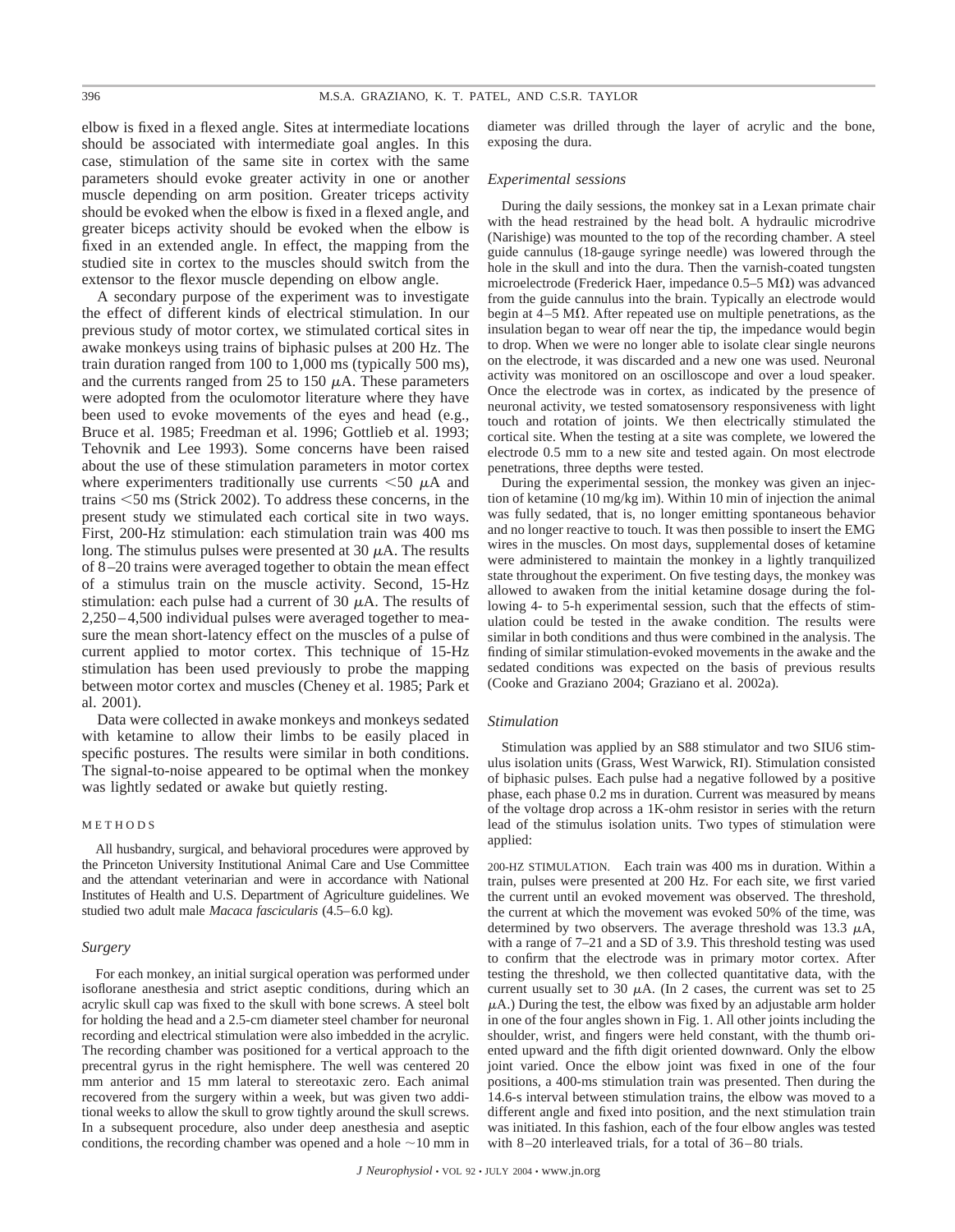

FIG. 1. Brain (*top*) shows the locations of 6 example sites in primary motor cortex. The brain drawing is schematized; the enlarged drawing of the central sulcus is based on data from *monkey 1.* The site indicated by the circle and the arrow is illustrated in the histograms. The monkey was tranquilized with ketamine during testing. *A*: electromyographic (EMG) activity of the biceps (thick line in each histogram) and triceps (thin line in each histogram) evoked by 200-Hz stimulation at 30  $\mu$ A when the elbow was fixed at 4 different angles. Thick black line under each histogram indicates time of stimulation train. Each histogram is a mean of 15 trials. Evoked activity in both muscles was significantly affected by elbow angle (triceps,  $F = 74.6$ ,  $P < 0.001$ ; biceps,  $F =$ 24.5,  $P < 0.001$ ). *B*: EMG activity evoked by 15-Hz stimulation. Vertical line on each histogram indicates time of biphasic pulse delivered to brain. Time from 0.2 ms before to 1.5 ms after the pulse is removed from the EMG data to avoid electrical artifact. Each histogram is a mean of 2,000–4,500 pulses. Evoked activity in both muscles was significantly affected by elbow angle  $(\text{triceps}, F = 101.1, P < 0.001; \text{biceps}, F = 125.3, P < 0.001).$ 

15-HZ STIMULATION. During testing, the elbow was fixed in one of the four angles shown in Fig. 1 and  $30-\mu A$  biphasic pulses were presented at a rate of 15 Hz for 10 s. Thus 150 pulses were presented in a block. Then during a 5-s inter-block interval, the elbow was moved to a different angle and fixed into position and the next block of testing was initiated. In this fashion, each of the four elbow angles was tested with 15–30 interleaved blocks, for a total of 2,250–4,500 stimulation pulses per elbow angle.

Some sites were tested first with 200-Hz stimulation and then with 15-Hz stimulation; other sites were tested in the reverse order. In this way, the results from 15-Hz stimulation could not be attributed to an alteration or rewiring of the brain caused by prior stimulation at 200 Hz.

It is important to note the differences between the 15- and the 200-Hz stimulation. In the case of the 15-Hz stimulation, each pulse evokes a small EMG increase with a latency between  $\sim$  4 and 12 ms (Cheney et al. 1985). This increase then returns to baseline. In the case of 200-Hz stimulation, each pulse is presumed to evoke a short latency response just as in the 15-Hz stimulation. However, because the pulses are delivered 5 ms apart from each other, the effects of one pulse overlap with the effects of the next pulse. Thus a train of pulses at 200 Hz results in an overall, gradually building change in EMG during the train. In the case of the 15-Hz stimulation, enough pulses were averaged together to see the small, transient change in EMG that occurs subsequent to each pulse. This is the central goal of the

*J Neurophysiol* • VOL 92 • JULY 2004 • www.jn.org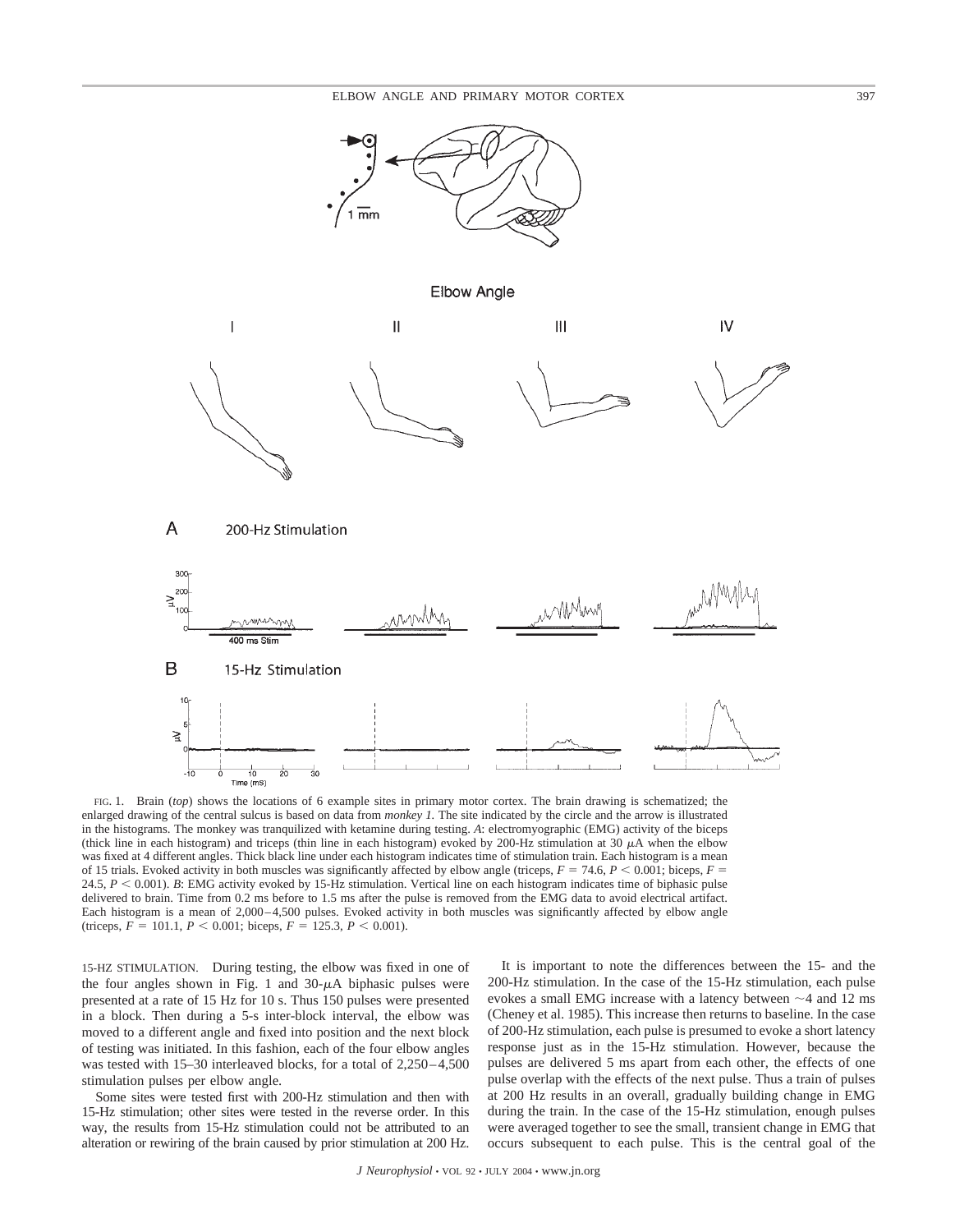technique. In the case of the 200-Hz stimulation, 8–20 trials were averaged, enough to see the overall, large changes in EMG that accumulate during the train but not enough to see the initial small changes that are the result of the first few pulses of the train. Thus the observed latency in the case of 200-Hz stimulation was longer. In essence, the two techniques examine different aspects of the electrically evoked muscle activity.

# *EMG recordings*

Fine insulated stainless steel wires were threaded into a 22-gauge syringe needle and inserted into the long biceps and lateral triceps of the arm contralateral to the stimulating electrode. The wires had an exposed tip of 1–2 mm. Three wires spaced  $\sim$ 5 mm apart were inserted in each muscle to provide input to a differential amplifier and its ground (single neuron amplifier model 1800, A-M Systems, Sequim, WA). The amplifier filters were set with a low cutoff at 300 Hz and a high cutoff at 1,000 Hz. Although some studies use a lower level for the low cutoff (e.g., Cheney et al. 1985), we found that a 300-Hz cutoff was helpful to remove low-frequency noise. The EMG signal was digitized at a rate of 10,000 Hz (Datawave Technologies, DT-300). The time of each pulse of stimulation to the brain was also stored at 10,000 Hz using the same data-acquisition unit. Stimulation pulses applied to the brain sometimes caused an electrical artifact in the EMG signal. To avoid this stimulation artifact, the time period from 0.2 ms before each stimulation pulse to 1.5 ms after the pulse was removed from the EMG data. The EMG signal was then rectified.

## *Analysis of 200-Hz stimulation*

Figure 1*A* shows the results of stimulating a site in motor cortex with 200-Hz stimulation trains. Each of the two muscles was tested with four elbow angles. To test whether elbow angle significantly affected the EMG evoked in a muscle, we performed the following steps. For each trial, we calculated the amount of activity evoked by stimulation, defined as the mean activity during the 400-ms stimulation train minus the mean activity during a baseline period from 100 ms before to 0.2 ms before the onset of the stimulation train. We then used a one-way, between-subjects ANOVA to test if this evoked muscle activity was significantly different for different elbow angles.

To obtain the mean pattern of activity across sites, we performed the following steps. For each site, the evoked activity in the eight conditions (2 muscles  $\times$  4 elbow positions) was divided by the maximum of the eight conditions and multiplied by 100 to express the results for that site as a percent of maximum. In this fashion, the relative pattern of activity across the eight conditions was obtained, independent of the overall magnitude of the activity evoked at that site. The resultant patterns from different sites were then averaged together. These averages are shown in Figs. 7–9. These graphs represent an average of the relative levels of activity among the eight conditions; they do not represent the absolute levels of activity.

# *Analysis of 15-Hz stimulation*

For the 15-Hz stimulation, we analyzed the time period from 10 ms before to 30 ms after the presentation of each biphasic current pulse to the brain. We averaged the results across pulses to obtain eight average EMG traces, corresponding to two muscles  $\times$  four elbow angles. For example, in Fig. 1*B*, the four thick traces show the mean biceps EMG for the four elbow angles; and the four thin traces show the mean triceps EMG for the four elbow angles. In each trace, *time 0* corresponds to the time at which the current pulse was presented. For each of these average traces, we calculated a mean baseline activity based on the time from 10 ms before to 0.2 ms before the stimulation pulse. The data are plotted in microvolts relative to this baseline level. To obtain a measure of the amount of muscle activity evoked by the stimulation pulse, we used the mean change from baseline during a response period. For the biceps, the response period was between 7 and 15 ms after the onset of the stimulation pulse because this matched the typical response of the biceps. For the triceps, the response period was between 7 and 10 ms after the onset of the stimulation pulse because this matched the typical excitatory response of the triceps, which was most often a brief spike in activity. We then used a one-way, between-subjects ANOVA to test if the muscle activity during the response period was significantly different for different elbow angles. Group averages across sites (shown in Figs. 7–9) were performed in the same manner as for the 200-Hz data.

#### *Location of stimulation sites*

In both monkeys, the approximate location of the central sulcus was first measured by shining a bright light on the dura during the initial craniotomy surgery. During recording and stimulating sessions, the location of the sulcus was confirmed by making electrode penetrations to either side of it. Penetrations just posterior to the sulcus resulted in the finding of neurons with small tactile receptive fields on the hand or fingers and in the finding of no movements evoked by electrical stimulation. Penetrations just anterior to the sulcus resulted in the finding of neurons with either larger tactile receptive fields or no tactile responses and in the finding of stimulation-evoked movements that had a low threshold (in all cases  $\leq$  25  $\mu$ A). In this fashion, during the experiment, the sulcus could be located to within 0.5-mm accuracy. Data from motor cortex were collected by making electrode penetrations along a line near the central sulcus,  $\leq 1$  mm anterior to it. Stimulation sites along the depth of the penetration were therefore in the anterior bank of the central sulcus. We did not have sufficient information to assign sites to individual layers in cortex. Although we tested stimulation of sites more anterior to the sulcus during initial mapping, these sites were tested qualitatively and not used in the quantitative study; in this way, we ensured that all sites included in the analysis were in classical primary motor cortex. Stimulation of sites in the most ventral part of the studied area of cortex evoked movements of the face and mouth; stimulation of the dorsal-most sites evoked movements of the back and legs; and stimulation of intermediate sites evoked movements of the arm and hand. Data on biceps and triceps activity were collected from this arm and hand representation. Locations of penetrations were pseudo-randomly placed from one experimental session to the next, such that any systematic changes across the cortical surface could not be attributed to an effect of the order in which they were studied.

One monkey was killed with an overdose of sodium pentobarbitol and perfused through the heart with 4% paraformaldehyde. The brain was exposed and the location of the central and arcuate sulci photographed. The location of the stimulation sites was reconstructed based on damage visible in the cortex and on the stereotaxic coordinates of the electrode penetrations. The stimulation sites were confirmed to be in primary motor cortex, in the anterior bank of the sulcus and on the cortical surface within 1 mm of the sulcus. The second monkey is still in use in experiments.

## RESULTS

We tested 35 sites in primary motor cortex by applying 200-Hz stimulation trains of 400-ms duration while the elbow was fixed at four different angles. For 26 sites (74%), the evoked biceps activity was significantly different for different elbow angles (ANOVA,  $P < 0.05$ ). For 24 sites (69%), the evoked triceps activity was significantly different for different elbow angles ( $P < 0.05$ ).

We tested the same 35 sites with 15-Hz stimulation. For 35 sites (100%), the evoked biceps activity was significantly different for different elbow angles (ANOVA,  $P < 0.05$ ). For 34 sites (97%), the evoked triceps activity was significantly different for different elbow angles ( $P < 0.05$ ).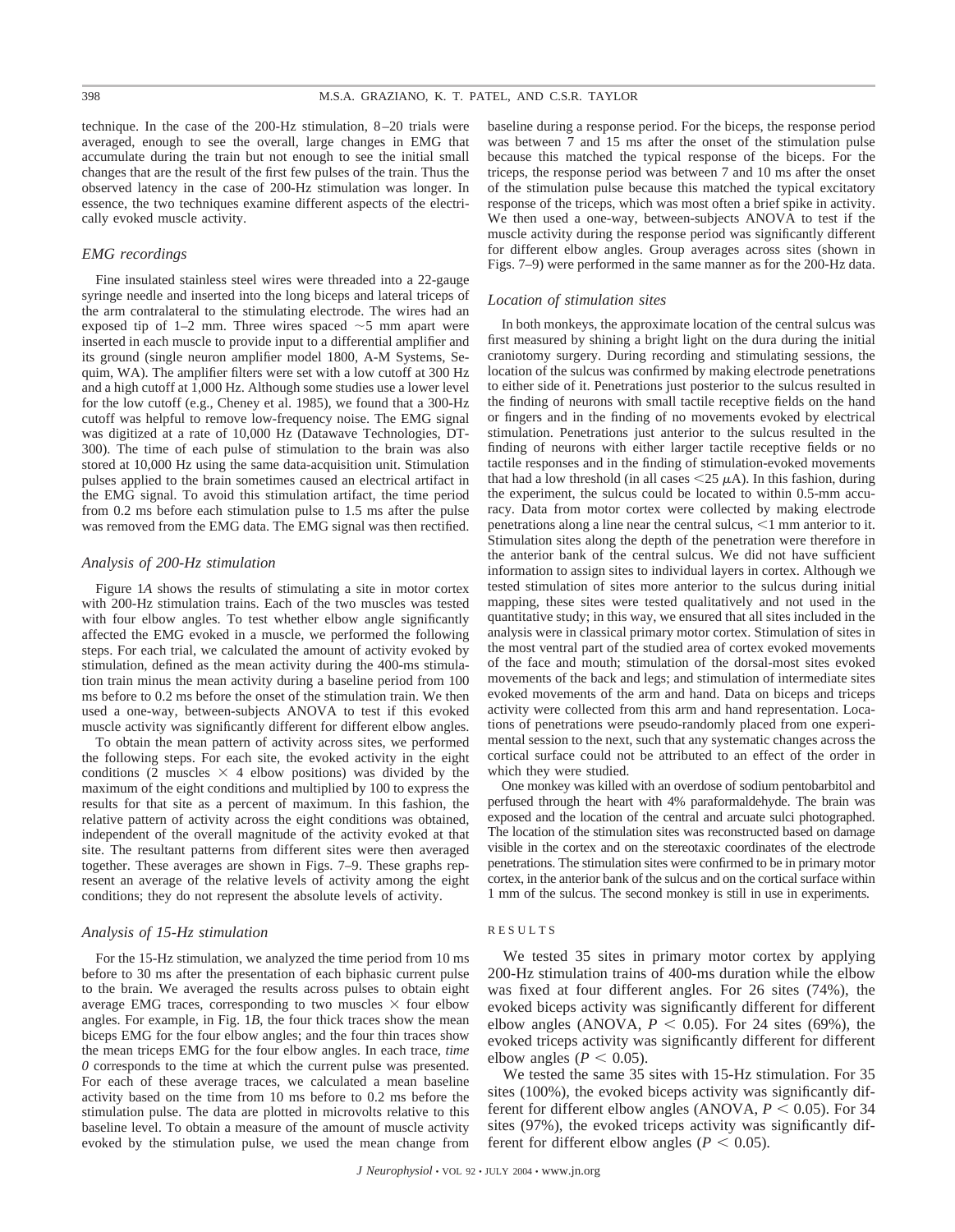In the following text, we discuss six example sites in detail to illustrate these findings. We then describe the mean result.

# *Example 1*

Figure 1 shows the results from one example site. The location of the site on the cortical surface is shown on the brain diagram (*top*). This site was located in the dorsal-most portion of the arm and hand representation. We tested the effect of stimulating the site while the elbow was fixed in the four different positions shown in Fig. 1. The shoulder, wrist, and fingers were stabilized; only the elbow angle was varied. The histograms in Fig. 1*A* show the EMG activity evoked by 200-Hz, 400-ms stimulation trains. During the stimulation train, the activity in the triceps (thin line) was largest when the elbow was in position IV, the most flexed posture tested. It was smallest when the elbow was in position I, the most extended posture tested. This dependence of evoked muscle activity on elbow angle was significant ( $F = 74.6$ ,  $P <$ 0.001). The evoked activity in the biceps was much smaller than that in the triceps but had a similar dependence on elbow angle. It was slightly but significantly larger in position IV than in position I ( $F = 24.5, P \leq 0.001$ ).

Figure 1*B* shows the results of 15-Hz stimulation. *Time 0* represents the time at which a  $30-\mu A$ , biphasic pulse of current was delivered to the brain. In this example 2,000–4,500 pulses were averaged together for each elbow angle to arrive at the mean effect of a pulse of current applied to cortex. Stimulation evoked a transient increase in triceps activity that began with a latency of  $\sim$ 7 ms. This triceps response was greatest when the elbow was in position IV and small or absent when the elbow was in position I. This effect of elbow angle on the evoked triceps activity was significant  $(F = 101.1, P < 0.001)$ . In comparison to the triceps, stimulation evoked almost no change in biceps activity. When the elbow was in position IV, stimulation evoked a small rise in biceps activity; when the elbow was in position I, stimulation evoked a small dip in biceps activity. Both the increase and the decrease, though small in comparison to the triceps response, were statistically significant (for increase at position IV,  $t = 10.17$ ,  $P < 0.001$ ; for decrease at position I,  $t = -24.78$ ,  $P < 0.001$ ; for overall differences among positions,  $F = 125.3$ ,  $P < 0.001$ ).

Note that for this site, the effect of 15-Hz stimulation (Fig. 1*B*) was similar to the effect of 200-Hz stimulation (Fig. 1*A*) in the following ways: for both types of stimulation, the evoked triceps activity was greater than the evoked biceps activity; and for both types of stimulation, this discrepancy between triceps and biceps activity was largest when the elbow was fixed at position IV in a flexed posture. The effects of the two types of stimulation, however, were not identical. For example, for 200-Hz stimulation, substantial triceps activity was evoked at all elbow angles, whereas for 15-Hz stimulation, little or no triceps activity was evoked when the elbow was in the extended positions I and II. Also, 15-Hz stimulation evoked an excitatory phase followed by an inhibitory phase in the triceps, whereas 200-Hz stimulation evoked only an excitatory response.

# *Example 2*

Figure 2 shows the results of testing another cortical site, located ventral to the previous example site. Figure 2*A* shows the results for 200-Hz stimulation (see figure caption for details of statistics). When the elbow was in positions II–IV, we measured more stimulation-evoked activity in the triceps than in the biceps. When the elbow was in position I, stimulation evoked a similar level of activity in the two muscles, although slightly larger in the biceps. Figure 2*B* shows a similar pattern of results obtained with 15-Hz stimulation. As in the previous example, the 15-Hz stimulation was different from the 200-Hz stimulation in that it evoked an excitatory phase followed by an inhibitory phase, whereas the 200-Hz stimulation evoked only an excitatory response.

# *Example 3*

Figure 3 shows the results for another example site. When the elbow was in positions I and II, stimulation evoked more activity in the biceps than in the triceps. When the elbow was in position IV, the direction of the effect reversed, and stimulation evoked more activity in the triceps than in the biceps. When the elbow was in position III, stimulation evoked a similar level of activity in the two muscles, although slightly larger in the biceps. This pattern of results was similar for both 200- and 15-Hz stimulation. As in the previous examples, the 15-Hz stimulation was different from the 200-Hz stimulation in that it evoked an excitatory phase followed by an inhibitory phase, whereas the 200-Hz stimulation evoked only an excitatory response.

# *Example 4*

The example in Fig. 4 shows a pattern of results similar to the pattern in Fig. 3. When the elbow was in positions I and II, stimulation evoked more activity in the biceps than in the triceps. When the elbow was in position IV, stimulation evoked more activity in the triceps than in the biceps. When the elbow was in position III, stimulation evoked a similar level of activity in the two muscles, though slightly larger in the biceps. The pattern was similar for 200- and 15-Hz stimulation.

# *Example 5*

In this example, stimulation evoked greater activity in the biceps than in the triceps for all elbow angles. The level of activity evoked in the biceps was greater for extended elbow angles than for flexed elbow angles. This pattern was similar though not identical for both 200- and 15-Hz stimulation. For 200-Hz stimulation, the biceps activation was greatest in position I, whereas for 15-Hz stimulation, the biceps activation peaked at position II. For 200-Hz stimulation, the triceps showed excitation at all elbow angles, whereas for 15-Hz stimulation the triceps showed little or no excitation and a small inhibition at position IV. As in previous examples, the 15-Hz stimulation evoked an excitatory phase followed by an inhibitory phase, whereas the 200-Hz stimulation evoked only an excitatory response.

## *Example 6*

The example in Fig. 6 is similar to the one shown in Fig. 5. For all elbow positions, stimulation evoked greater activity in the biceps than in the triceps. The level of activity evoked in the biceps, and also the difference between biceps and triceps activity was greatest for position I and smallest for position IV. The pattern was similar though not identical for both 200- and 15-Hz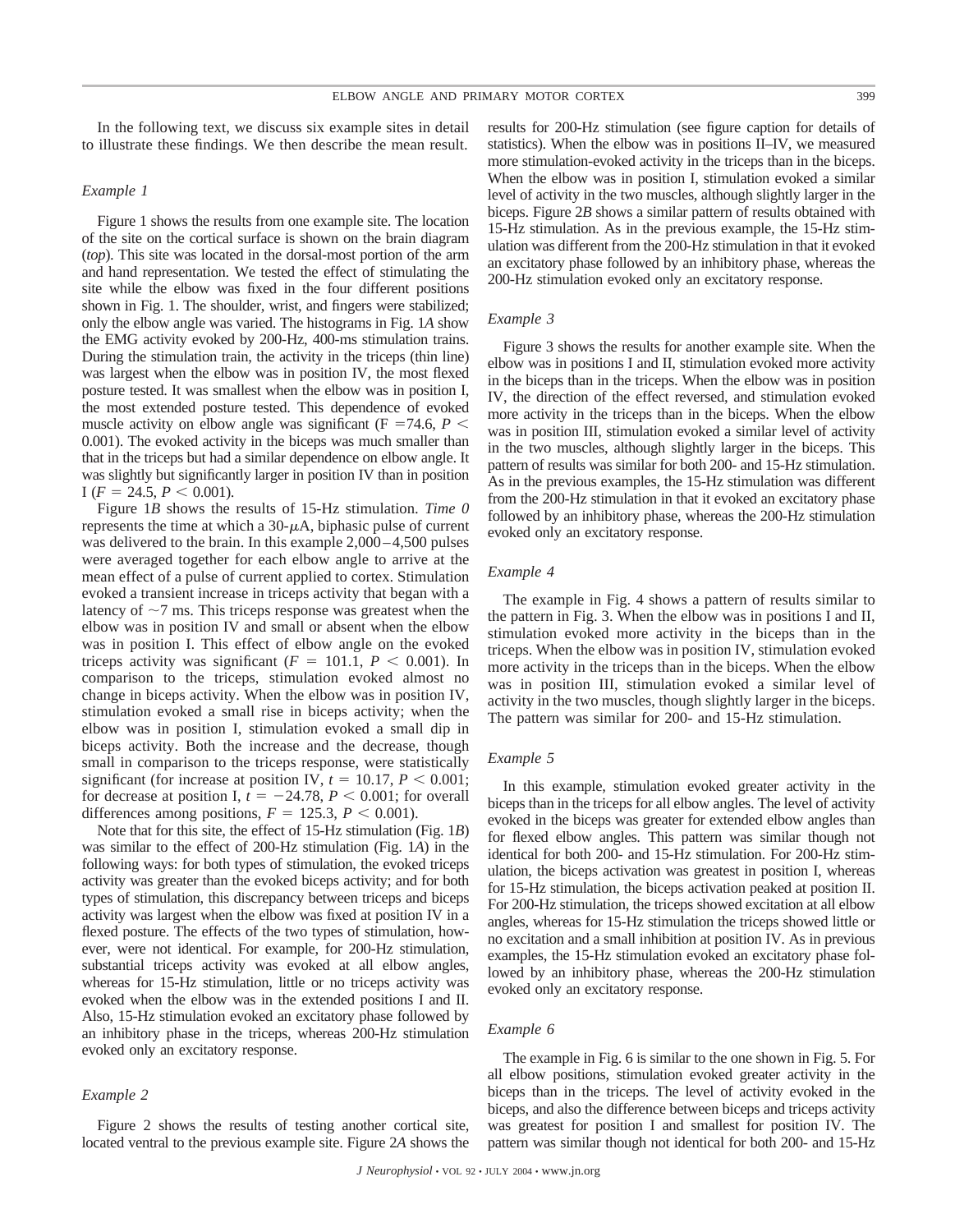

Elbow Angle



FIG. 2. EMG activity evoked by stimulation of another example site in primary motor cortex. The location of the site is shown in the brain drawing (*top*). See legend to Fig. 1 for details. *A*: for 200-Hz stimulation, activity in both muscles was significantly affected by joint angle (triceps,  $F = 6.29$ ,  $P < 0.001$ ; biceps,  $F = 3.12$ ,  $P = 0.032$ ). *B*: for 15-Hz stimulation, activity in both muscles was significantly affected by joint angle (triceps,  $F = 27.47$ ,  $P < 0.001$ ; biceps,  $F = 29.78$ ,  $P < 0.001$ ).

stimulation. For 200-Hz stimulation, the triceps showed excitation at all elbow angles, whereas for 15-Hz stimulation, the triceps switched from excitation in positions I and II to inhibition in positions III and IV. Note that the pattern obtained in this example is in some ways a reverse of the pattern obtained in Fig. 1.

# *Group data*

The examples given in the preceding text show a gradually shifting pattern from dorsal to ventral sites. In dorsal sites, stimulation evoked more triceps than biceps activity. In ventral sites, stimulation evoked more biceps than triceps activity. In intermediate sites, stimulation evoked activity that shifted relatively toward the triceps or the biceps depending on elbow angle. Figures 7, 8, and 9 show the mean result for all 35 sites, broken down into dorsal, intermediate, and ventral sites. These mean graphs show a similar change in properties from dorsal to ventral sites.

Figure 7 shows the mean result for 12 sites in the dorsal portion of the studied area. For this set of sites, stimulation evoked on average more triceps activity than biceps activity. This discrepancy was greatest for position IV, the most flexed position tested. In these respects the pattern was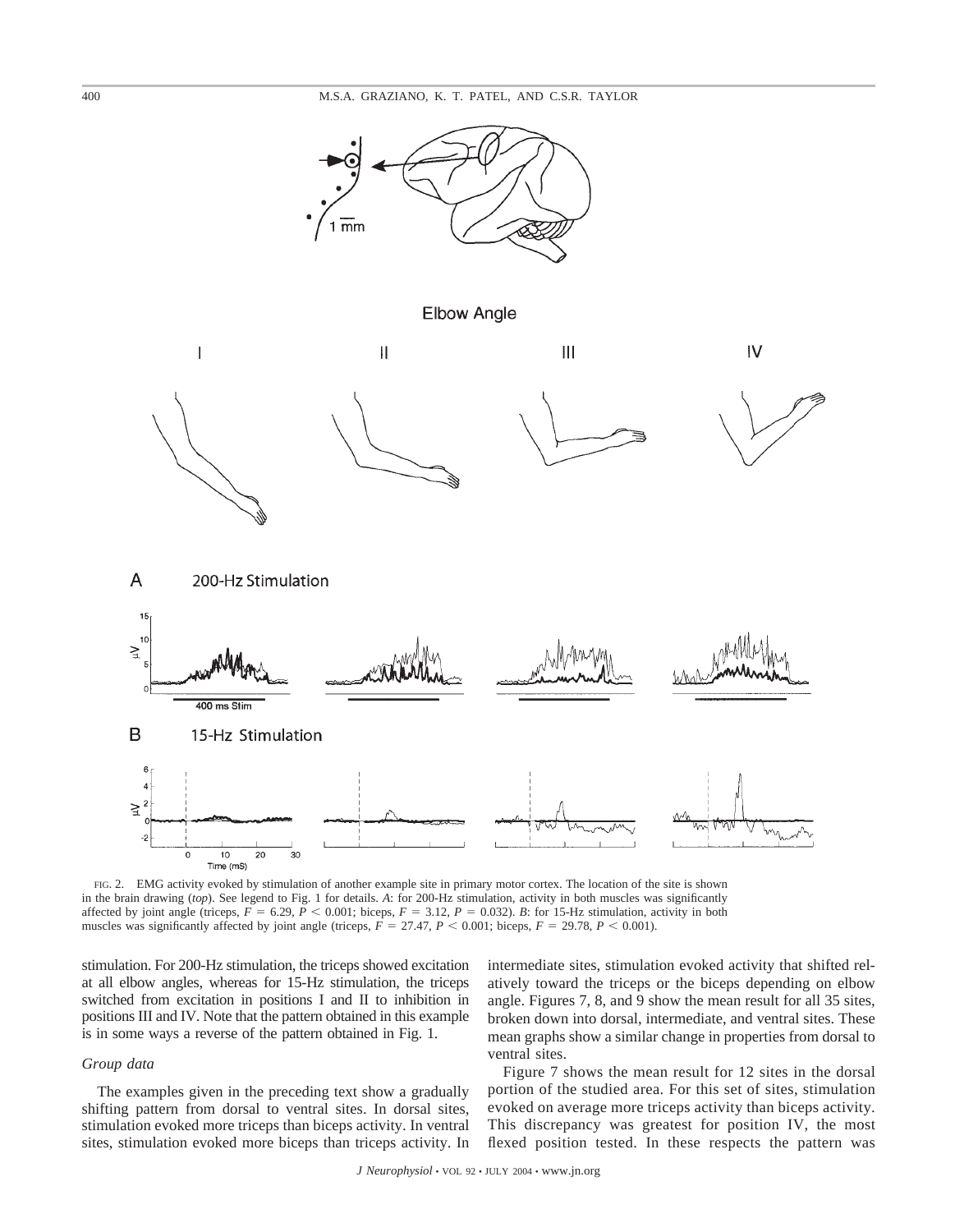

**Elbow Angle** 



 $\mathsf{A}$ 200-Hz Stimulation



FIG. 3. EMG activity evoked by stimulation of another example site in primary motor cortex. Location of site shown in brain drawing (*top*). See legend to Fig. 1 for details. *A*: for 200-Hz stimulation, activity in both muscles was significantly affected by joint angle (triceps,  $F = 2.96$ ,  $P = 0.039$ ; biceps,  $F = 27.71$ ,  $P < 0.001$ ). *B*: for 15-Hz stimulation, activity in both muscles was significantly affected by joint angle (triceps,  $F = 113.25$ ,  $P < 0.001$ ; biceps,  $F = 178.15$ , t < 0.001).

similar for both 200-Hz stimulation (Fig. 7*A*) and 15-Hz stimulation (Fig. 7*B*).

Figure 8 shows the mean result for 13 sites in the middle portion of the studied area. For this group of sites, stimulation evoked more biceps than triceps activity when the arm was in an extended posture (position I), and more triceps than biceps activity when the arm was in a flexed posture (position IV). This pattern was similar for both 200- and 15-Hz stimulation, but not identical. The elbow angle at which the biceps and triceps activity crossed was different in the two cases.

Figure 9 shows the mean result for 10 sites in the ventral portion of the studied area. For this group of sites, stimulation evoked more biceps than triceps activity, and this discrepancy was greatest for position I, the most extended position tested. This pattern was similar for both 200- and 15-Hz stimulation.

#### DISCUSSION

The present experiment used electrical stimulation to examine the mapping between points in cortex and the biceps and triceps muscles. The findings suggest that this mapping can change depending on joint angle. For cortical sites in the dorsal part of the arm and hand representation, stimulation evoked greater triceps activity, consistent with initiating a movement to an extended angle. The amount by which the evoked triceps activity exceeded

*J Neurophysiol* • VOL 92 • JULY 2004 • www.jn.org

 $\overline{V}$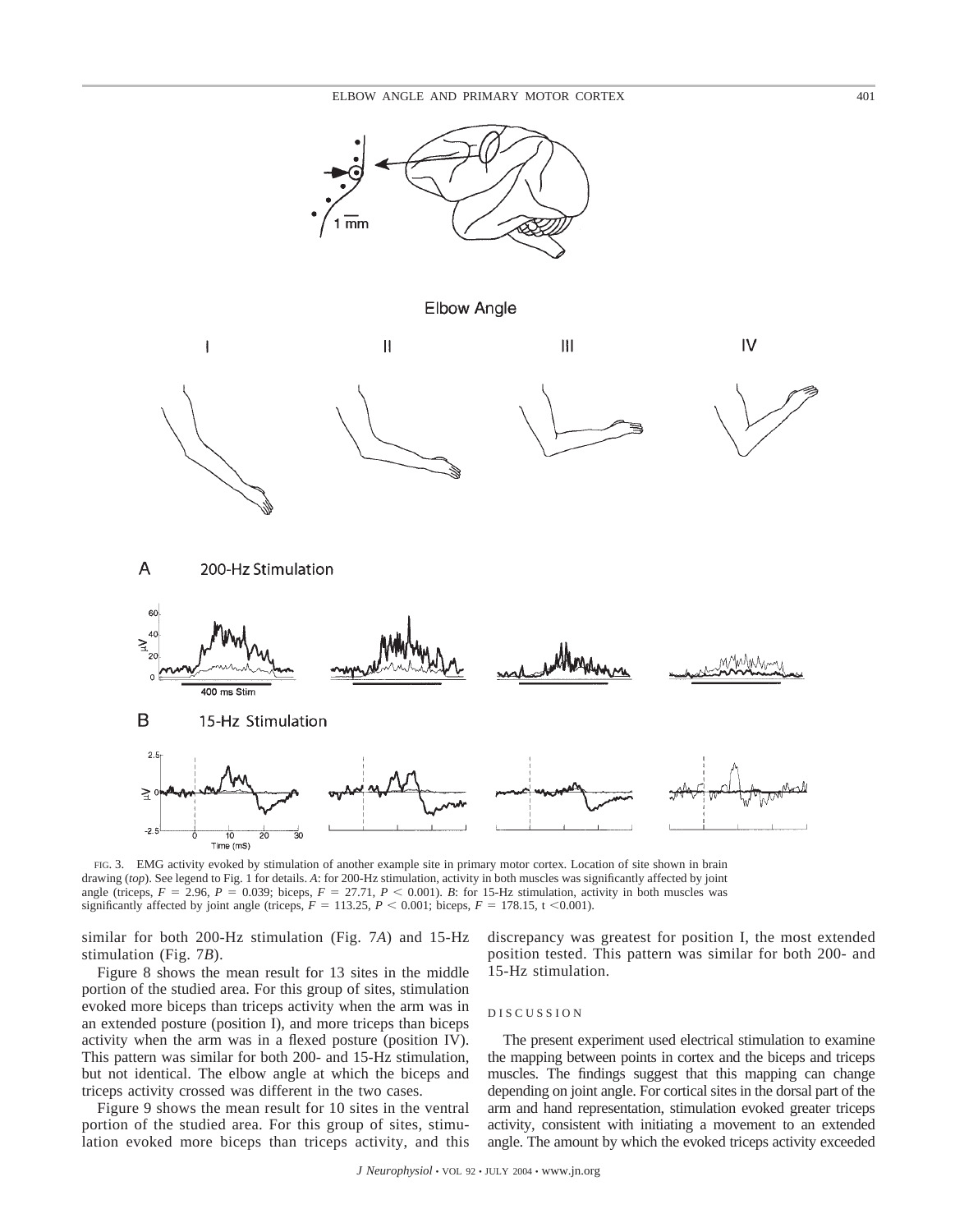

**Elbow Angle** 



FIG. 4. EMG activity evoked by stimulation of another example site in primary motor cortex. Location of site shown in brain drawing (*top*). See legend to Fig. 1 for details. *A*: for 200-Hz stimulation, activity in both muscles was significantly affected by joint angle (triceps,  $F = 7.40$ ,  $P < 0.001$ ; biceps,  $F = 23.23$ ,  $P < 0.001$ ). *B*: for 15-Hz stimulation, activity in both muscles was significantly affected by joint angle (triceps,  $F = 31.08$ ,  $P < 0.001$ ; biceps,  $F = 110.21$ ,  $P < 0.001$ ).

the evoked biceps activity depended on elbow angle. When the elbow was fixed in a flexed angle, the discrepancy between the evoked triceps and biceps activity was greatest.

For cortical sites in the ventral part of the arm and hand representation, the opposite result was obtained. Stimulation evoked greater biceps activity than triceps activity, consistent with initiating a movement to a flexed angle. When the elbow was fixed in an extended angle, the discrepancy between the evoked biceps and triceps activity was greatest.

For intermediate cortical sites, the stimulation-evoked activity was not consistently greater in the biceps or triceps; instead, it shifted relatively toward the biceps or triceps depending on elbow angle. When the elbow was fixed in an extended angle, the evoked activity was typically greater in the biceps. When the elbow was fixed in a flexed angle, the evoked activity was typically greater in the triceps.

These patterns were observed when we averaged the effects of 400-ms long, 200-Hz stimulation trains. They were also observed when we averaged the effects of individual pulses presented at 15 Hz. However, although the same general patterns were observed, the two types of stimulation were not the same in their details. In the case of 15-Hz stimulation, both inhibitory and excitatory effects were observed. Often an excitatory phase of the response was followed by an inhibitory phase. In the case of the 200-Hz stimulation trains, only excitatory effects were ob-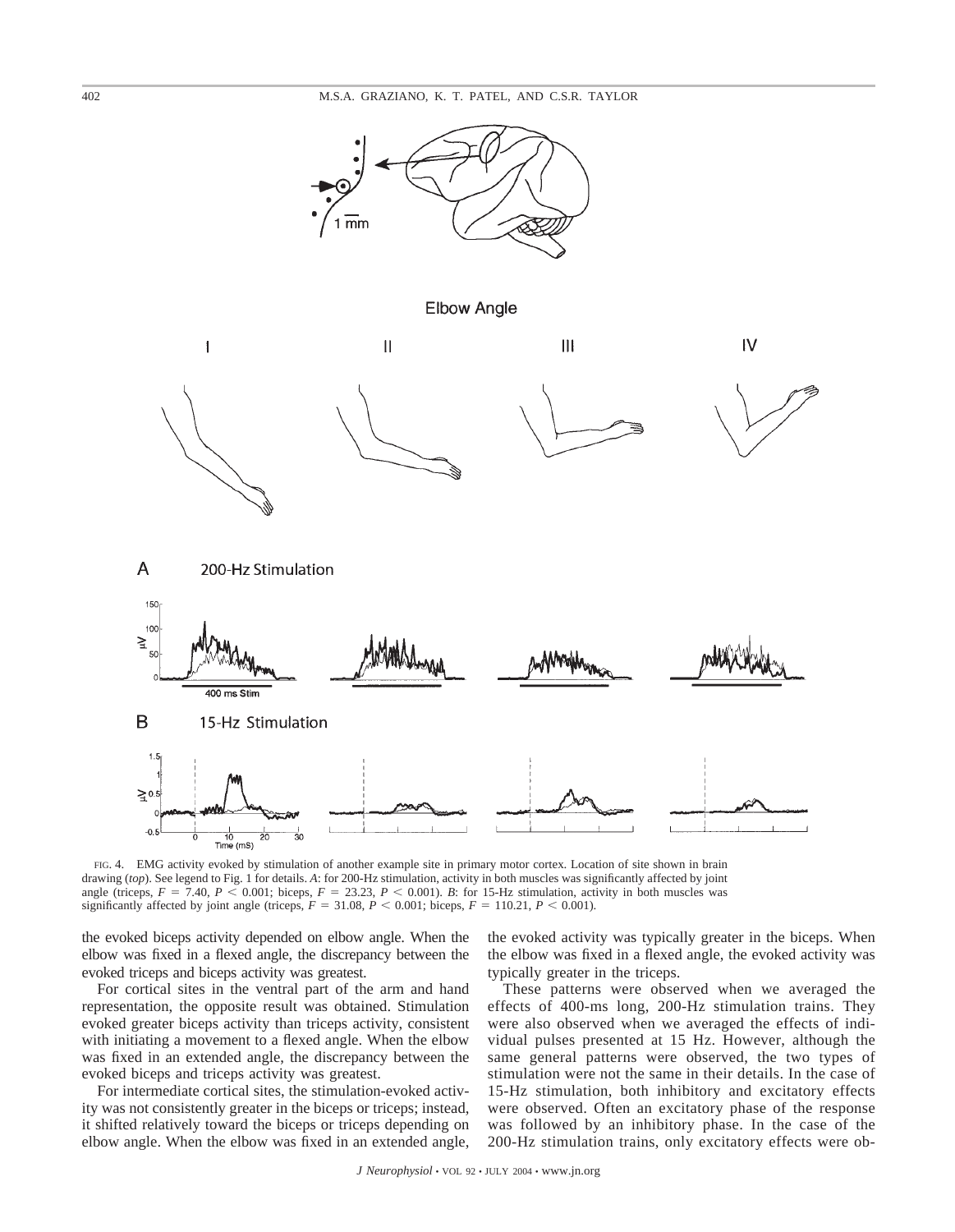

**Elbow Angle** 



FIG. 5. EMG activity evoked by stimulation of another example site in primary motor cortex. Location of site shown in brain drawing (*top*). See legend to Fig. 1 for details. *A*: for 200-Hz stimulation, activity in both muscles was significantly affected by joint angle (triceps,  $F = 4.0$ ,  $P = 0.011$ ; biceps,  $F = 38.79$ ,  $P < 0.001$ ). *B*: for 15-Hz stimulation, activity in both muscles was significantly affected by joint angle (triceps,  $F = 94.93$ ,  $P < 0.001$ ; biceps,  $F = 46.28$ ,  $P < 0.001$ ).

served. One possibility is that the 200-Hz stimulation trains resulted in greater signal spread, recruiting more neurons. Because excitatory effects were more common than inhibitory effects, an averaging of effects over a greater pool of tissue might have resulted in an overall preponderance of excitation. It should also be noted that in the present experiment, the arm was relaxed and held passively, thus the baseline level of muscle activity was small. It is possible that in conditions of active movement, with a greater baseline level of muscle activity, more stimulation-evoked inhibitory effects might have been observed.

In the case of the 15-Hz stimulation, the observed effects occurred with a latency as short as 7 ms. This timing suggests that these shortest-latency effects may have depended on relatively direct pathways and on spinal circuitry. In this hypothesis, proprioceptive signals about muscle stretch and elbow joint angle may have modulated the spinal circuitry in such a way as to alter the strength of the descending connections from cortex to muscles.

# *Comparison to specific previous stimulation studies*

The present results are consistent with previous studies showing that a change in joint angle will change the manner in which cortical stimulation affects muscle activity (e.g., Armstrong and Drew 1985; Lemon et al. 1995; Rho et al. 1999;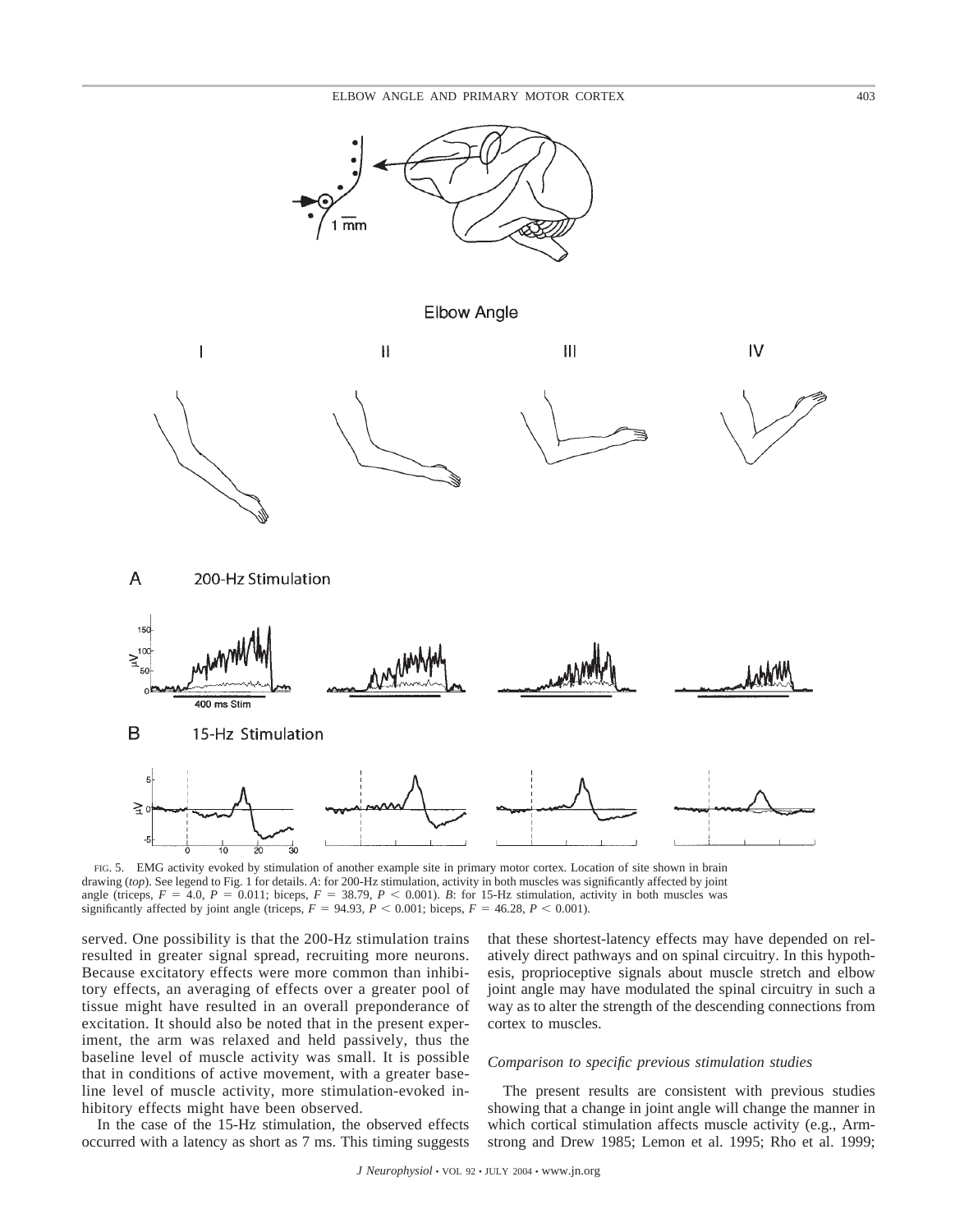

**Elbow Angle** 



FIG. 6. EMG activity evoked by stimulation of another example site in primary motor cortex. Location of site shown in brain drawing (*top*). See legend to Fig. 1 for details. A: for 200-Hz stimulation, activity in biceps but not in triceps was significantly affected by joint angle (triceps,  $F = 1.03$ ,  $P = 0.388$ ; biceps,  $F = 4.91$ ,  $P = 0.005$ ). *B*: for 15-Hz stimulation, activity in both muscles was significantly affected by joint angle (triceps,  $F = 65.51$ ,  $P < 0.001$ ; biceps,  $F = 25.86$ ,  $P < 0.001$ ).

Sanes et al. 1992). For example, one previous study of the rat motor cortex (Sanes et al. 1992) used electrical stimulation to map the muscles of the foreleg. Changing the posture of the foreleg altered the size of the cortical representation of the foreleg muscles. Another study used electrical stimulation in cat motor cortex while the cat was engaged in stepping movements (Armstrong and Drew 1985). The stimulation affected the muscles of the foreleg in a manner that changed when the limb was in different phases of the step cycle. A third study showed that transcranial magnetic brain stimulation in human motor cortex affected the muscles of the forelimb in a manner that was modulated by the posture of the forelimb (Lemon et al. 1995). In these previous studies, as in the present study, limb posture appeared to influence the mapping from cortex to muscles.

The present results are also consistent with the findings of Park et al. (2001) who used 15-Hz stimulation to study the representation of forelimb muscles in the motor cortex of monkeys. They found that the biceps were generally more represented in ventral sites, and the triceps were generally more represented in dorsal sites. This previous study, however, did not investigate the effect of elbow angle. In the present study, each cortical site did not appear to have a fixed mapping to the biceps and triceps; the mapping could shift relatively toward the biceps or triceps depending on proprioceptive feedback about elbow angle.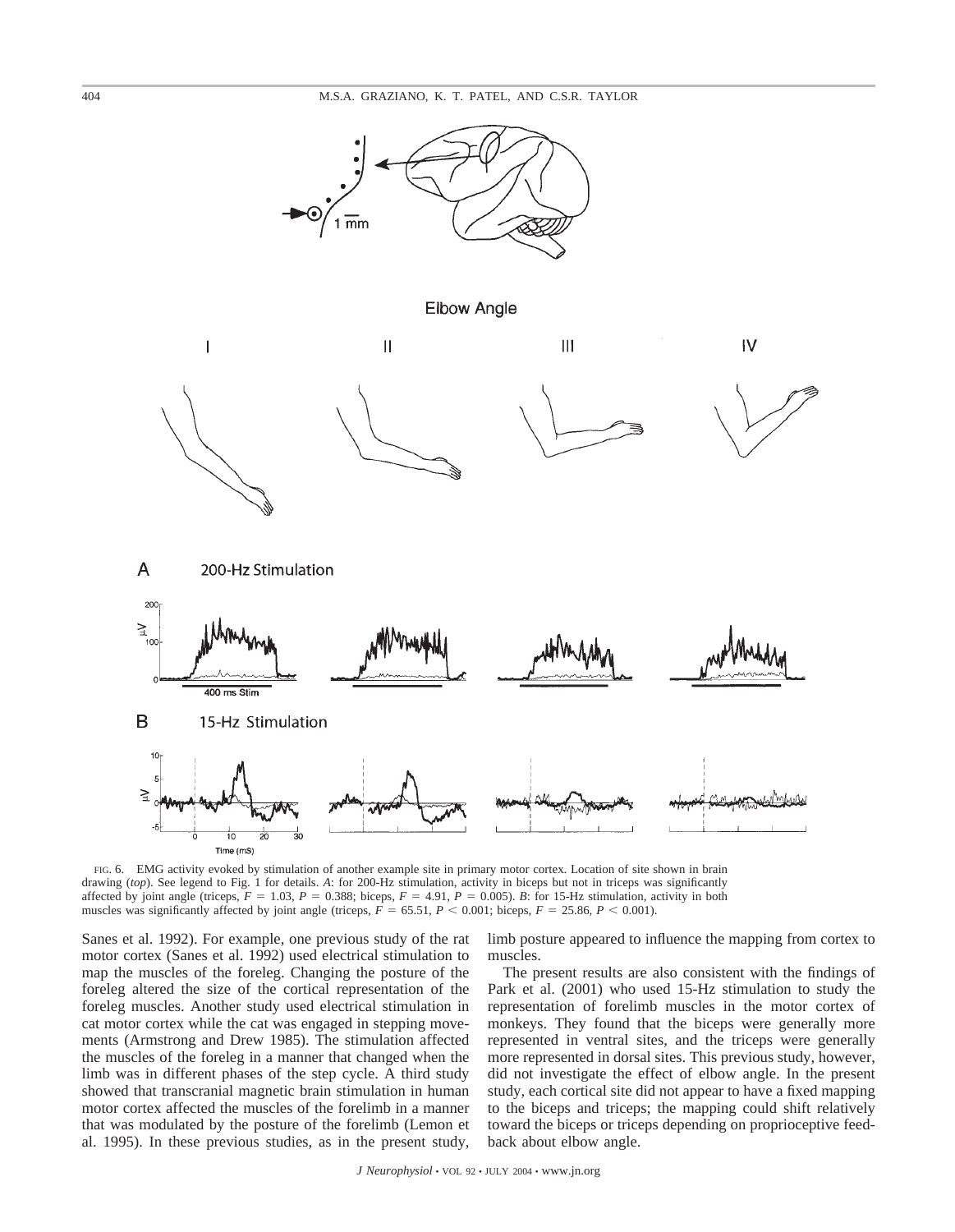

FIG. 7. Mean EMG activity evoked by stimulation of 12 sites in the dorsal portion of the arm and hand representation. Location of these sites is shown in the brain drawing (*top*). *A*: mean EMG evoked by 200-Hz stimulation as a function of elbow angle. Thick line shows biceps activity, thin line shows triceps activity. For each site, activity in the 8 conditions was normalized to the maximum of the 8 conditions. All 12 sites were then averaged together. *y* axis is therefore plotted in percent of maximum. Error bars are SE. *B*: mean EMG evoked by 15-Hz stimulation as a function of elbow angle.

## *Map of postures?*

On the basis of our previous electrical stimulation studies (Graziano et al. 2002a,b), we proposed that activity at a site in motor cortex acts as a higher-order signal, instructing the limb to move to a certain posture regardless of the initial posture. The view of a postural control of movement was suggested previously in many different versions based on computational modeling, behavioral work in humans and monkeys, and stimulation studies in the spinal cord of the frog and rat (e.g., Bizzi et al. 1984; Feldman et al. 1998; Giszter et al. 1993; Rosenbaum et al. 1995; Tresch and Bizzi 1999). We suggest that the results of the present experiment may reflect a map of desired postures encoded in motor cortex. Our interpretation, however, remains a hypothesis. In the following sections we consider two central questions that remain to be answered. The first question is whether the patterns of muscle activity that occur during the stimulation-evoked movements are similar to the patterns that occur during voluntary movement. The second question is whether the stimulation-evoked movements match the responses of single neurons recorded during voluntary movements.

# *Muscle activity during stimulation-evoked movement*

In the present experiment, we measured muscle activity while the arm was fixed. During isometric conditions, when a steady force is applied by the limb but the limb is restrained from moving, the agonist and antagonist muscles can be coactive to some degree, but the agonist muscle shows greater activation (e.g., Hebert et al. 1991; Kubo 2004). The activation reaches a plateau during the steady application of the force. This pattern is similar to that found in the present study.

To compare the stimulation-evoked movements to normal movements, however, would require stimulating while the arm is free to move and measuring muscle activity during the evoked movement. This experiment has not been completed. In preliminary tests (Taylor et al. 2002, 2003), we found that in at least some ways the EMG patterns obtained during stimulation-evoked movements were similar to those typical of voluntary movement (e.g., Cooke and Brown 1990; Hallet et al. 1975; Morrison and Anson 1999). We found a variety of stimulation-evoked EMG patterns including initial activation of agonist and suppression of antagonist muscles, biphasic and triphasic patterns during the movement, and tonic co-contraction when the arm had reached its final posture and had stiffened to maintain the posture. We obtained similar patterns during the monkey's voluntary movement. However, these experiments are ongoing, and the degree of similarity between stimulation-evoked and voluntary movement is not yet clear. Although the stimulation-evoked movements appear to resemble voluntary movements in at least some ways, they are unlikely to be identical given that electrical stimulation is fundamentally artificial.

### *Single-neuron properties*

In most brain areas where electrical stimulation has been tested, the effects evoked by stimulation match the single



FIG. 8. Mean EMG activity evoked by stimulation of 13 sites in the middle portion of the arm and hand representation. *A*: mean EMG evoked by 200-Hz stimulation as a function of elbow angle. *B*: mean EMG evoked by 15-Hz stimulation as a function of elbow angle.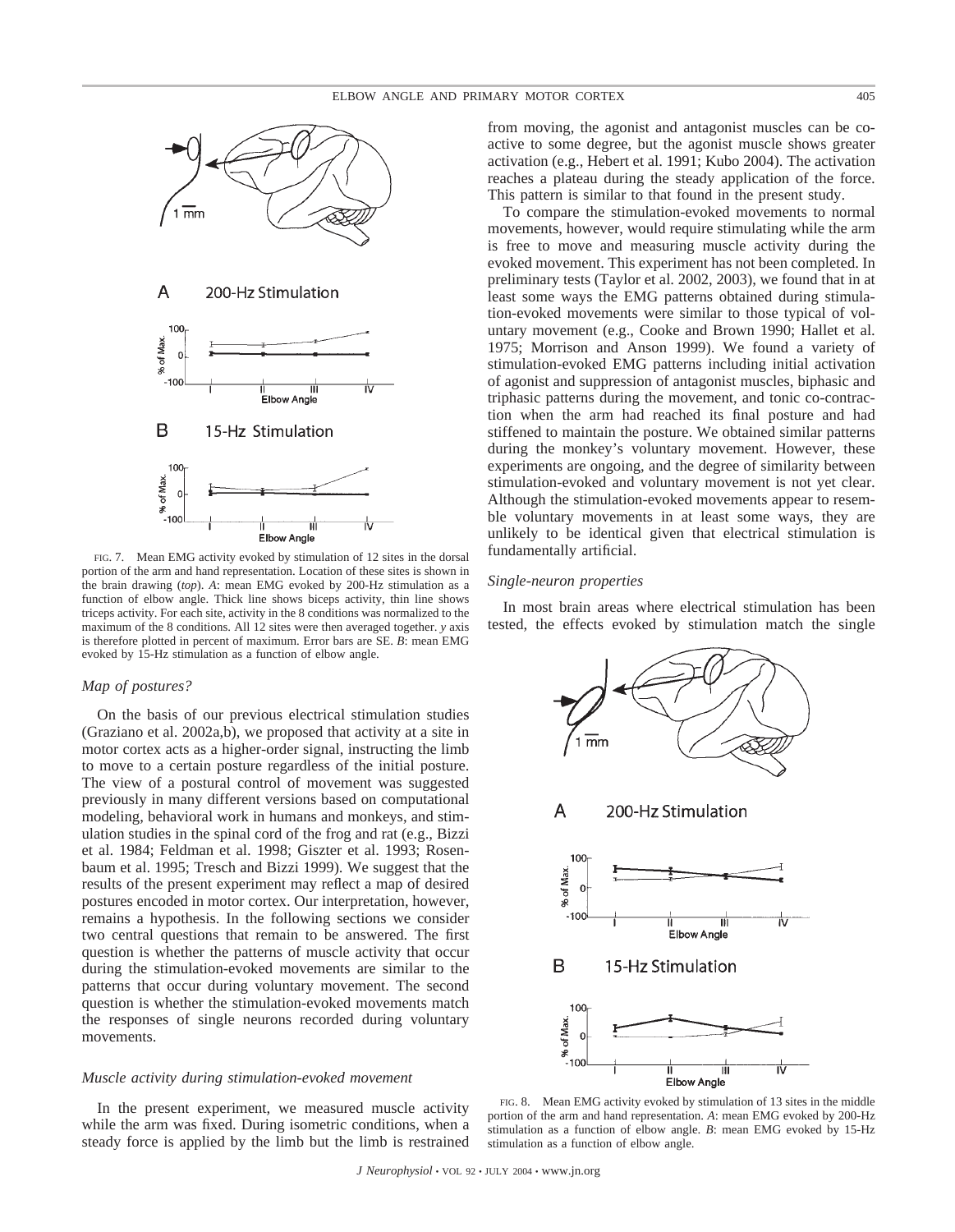

FIG. 9. Mean EMG activity evoked by stimulation of 10 sites in the ventral portion of the arm and hand representation. *A*: mean EMG evoked by 200-Hz stimulation as a function of elbow angle. *B*: mean EMG evoked by 15-Hz stimulation as a function of elbow angle.

neuron properties in some understandable way (e.g., Bruce et al., 1985; Gottlieb et al., 1993; Robinson 1972; Saltzman et al., 1990; Schiller and Stryker 1972). An important question, therefore is how the map of stimulation-evoked postures that we obtained in motor cortex can be related to the single neuron properties. As discussed in this section, the answer to this question is not clear and more experiments will be needed, especially experiments that examine the relationship between neuronal activity and arm posture.

Georgopoulos and colleagues (1986) trained monkeys to reach in various directions from a central starting position and found that neurons in motor cortex were broadly tuned to the direction of reach. Were the neurons tuned specifically to the directional vector of reach or to a spatial location toward which the hand was moving? Because these experiments involved relatively small  $(\sim 10 \text{ cm})$  movements away from a central position, the results may be consistent with both possibilities. Although different initial positions of the hand were tested in some of these experiments, the tests were limited and a full directional tuning curve was not obtained for every initial hand position.

Caminiti et al. (1990) tested motor cortex neurons in a paradigm in which the initial position of the hand was varied over a greater spatial range and the directional tuning of the neurons was systematically tested for each initial position. They found that when the initial position of the hand was changed, the preferred direction of reach rotated in a direction and by an amount that was highly variable from neuron to neuron. In their description, the preferred direction vector was "different in magnitude, orientation, and sometimes even in sign for different cells." Despite the wide distribution among individual cells, when a mean across cells was computed, the average preferred direction of reach rotated in the same direction as the shoulder and by  $\sim 60-75\%$  of the amount by which the shoulder rotated. One interpretation of these results is that on average, motor cortex neurons are tuned to the direction of reach, and this preferred direction is roughly anchored with respect to the shoulder. However, individual neurons behaved in a variety of ways and this shoulder-centered directional tuning is not a property of every neuron.

More recently, Sergio and Kalaska (2003) recorded from neurons while the monkey applied force in various horizontal directions to a manipulandum under isometric conditions. Each cell was broadly tuned to the direction of applied force. When the manipulandum was placed in different locations in a horizontal plane, the preferred direction of the cells changed. The preferred directions did not change in a manner consistent with the cells coding force aimed toward a final position in space. This result appears to be a clear negative for cells coding an end position of the hand, at least within the constraints of the task.

The studies of Caminiti et al. (1990) and of Sergio and Kalaska (2003) provide a test of the hypothesis of endpoint coding or coding of the final position of the hand in space. It is important to note that endpoint coding is not the same as end-posture coding. This difference arises because of the many degrees of freedom of the arm. Consider a specific posture of the arm in which the hand is located in central space, the shoulder, elbow, and wrist are at particular angles, and the forearm is pronated to a specific degree. It is possible for the hand to move toward central space in Cartesian coordinates, while at the same time, in joint coordinates, the arm moves away from that final posture. Likewise, it is possible for the hand to move away from central space in Cartesian coordinates while the arm moves relatively toward that final posture. To understand how the single neuron properties in motor cortex might relate to the stimulation-evoked map of postures, it will be useful to measure the configuration of the arm in joint space during free, three-dimensional movements and to simultaneously record from motor cortex neurons. In this fashion, the posture of the arm can be tracked and related to neuronal activity. We propose the following two main hypotheses.

First, each electrically evoked posture might be the result of the co-activation of different neurons with diverse properties. In this hypothesis, the neurons affected by the stimulation might be tuned to parameters such as hand direction, velocity, joint rotation, or muscle force (e.g., Evarts 1968; Georgopoulos et al. 1986, 1992; Kakei et al. 1999; Kalaska et al., 1989; Reina et al. 2001; Scott and Kalaska 1995, 1997). The summed action of these neurons might lead to a movement that balances at an intermediate posture. In this case, individual neurons studied at a site in cortex would not show tuning to the posture obtained on stimulation. Instead, the obtained posture would be a result of the average properties of the local population of neurons, and this average would vary across cortex to result in an apparent map of stimulation-evoked effects.

Second, each individual neuron might be tuned to movement toward a specific posture. In this hypothesis, the neurons would become active as the arm approached or reached a specific joint configuration, and electrical stimulation of the site would evoke the same joint configuration. If this hypothesis is correct—if there is postural coding in motor cortex—it is impor-